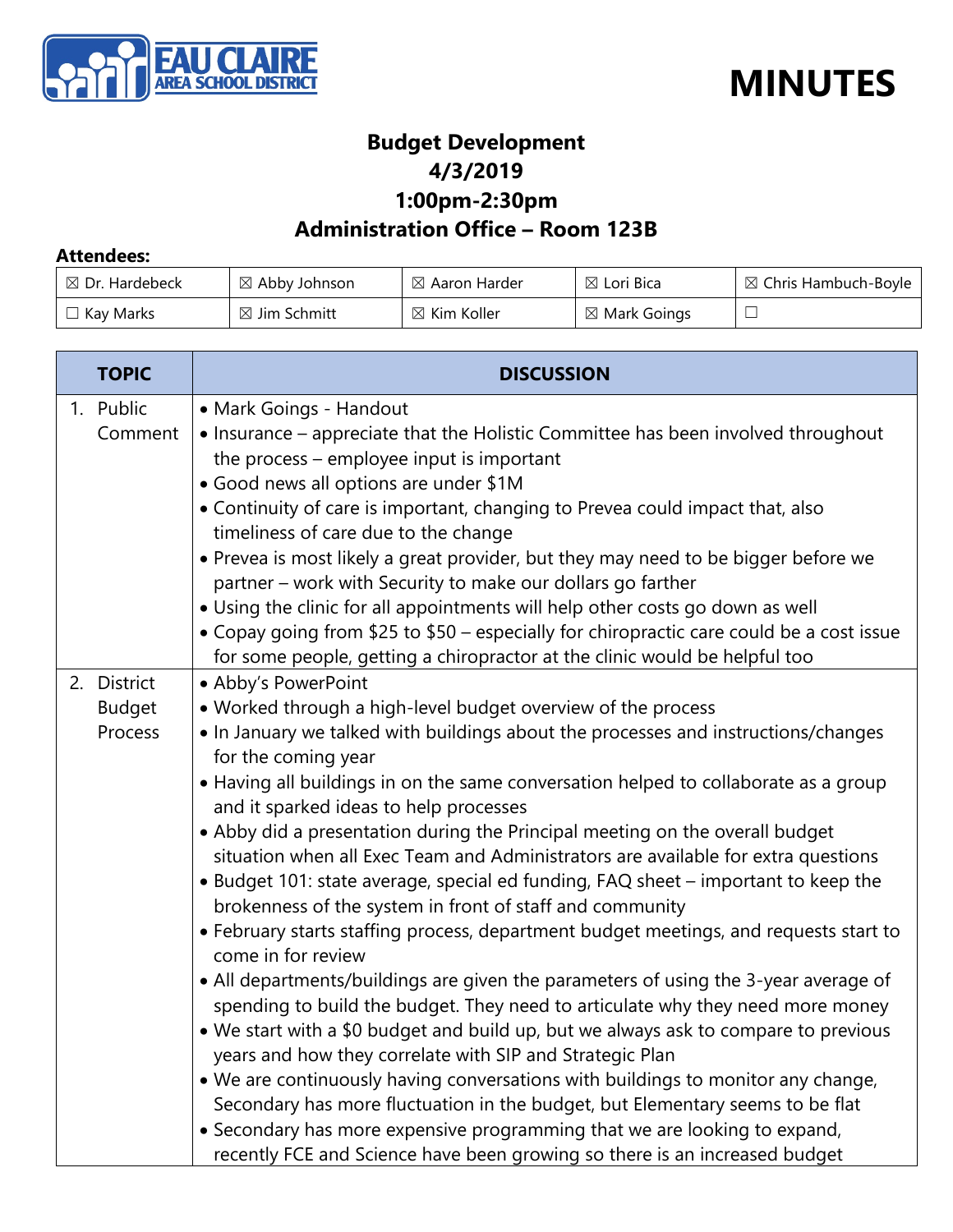## **MINUTES**

| <b>MINUTES</b>                                                                                                                                                                                                                                                                                                                                                              |
|-----------------------------------------------------------------------------------------------------------------------------------------------------------------------------------------------------------------------------------------------------------------------------------------------------------------------------------------------------------------------------|
| • Do we think that a year by year look at the categories would be helpful for the<br>overall picture? We currently do that with the budget binder and the Executive<br>Summary. We do have a responsibility to show the Board the changes<br>• March, we set due dates for certain categories to be turned in so we can begin                                               |
| reviewing categories as a whole<br>• April departments will build their budgets from building needs, District starts to ask<br>more questions to see where we have differences<br>• Dates are fluid, we do follow-up, to try to stick as close to the dates as possible                                                                                                     |
| . We typically have some sorting between what should be budgeted in buildings or<br>departments<br>• Some departments reviews go more quickly than others                                                                                                                                                                                                                   |
| • Summer School "\$310K loss" we calculated revenue based on minutes and<br>participation - we have a large offering in the first week of summer school - the first<br>week is about 1/3 of the summer school revenue - families aren't ready for<br>vacations or camps yet, so they tend to 'keep' going with schooling<br>• This is a line on our revenue limit worksheet |
| . We should always start Summer School the first week after school is out, families are<br>not ready for vacations quite yet, so it helps with more enrollment<br>• There are things that are not able to be rescheduled due to staffing or facilities, T&L<br>is working to see how many we can recoup                                                                     |
| • Board members need to remember these things when making calendar decisions<br>• District is working on what to do: what happens after the first 5 days that are built in<br>• AP classes is a very large concern due to missing so many days, this was also an<br>issue for the ACT tests                                                                                 |
| • Routines being broken with the weather interruptions has created some concerns at<br>the buildings                                                                                                                                                                                                                                                                        |
| • In July we get an estimate for aid from the state in the state budget, may not be<br>finalized now, but we will get a suggestion, we can also look at our membership<br>counts at this point as well                                                                                                                                                                      |
| • August and September, we are finalizing the budgets and make budget adjustments<br>in preparation for October Board adoption                                                                                                                                                                                                                                              |
| • How is the aid calculated & what did we receive last year and what were<br>membership changes? - there is a formula that they use to find this aid amount<br>• We are closer to the state average, but still less than average                                                                                                                                            |
| • There is a chance our ranking will drop due to the amount of referendums that were<br>on the April election                                                                                                                                                                                                                                                               |
| • Shared a sample budget request with the group and what the work flow looks like<br>• Budgets start at a department chair and moves to the finance secretary, building<br>principal, department (if their budget) and then Abby                                                                                                                                            |
| • The operational piece of the budget (20%) goes through this process<br>• Abby and Dr. Hardebeck take a more open approach to the budget process to let<br>the buildings make decisions on what is approved or not approved                                                                                                                                                |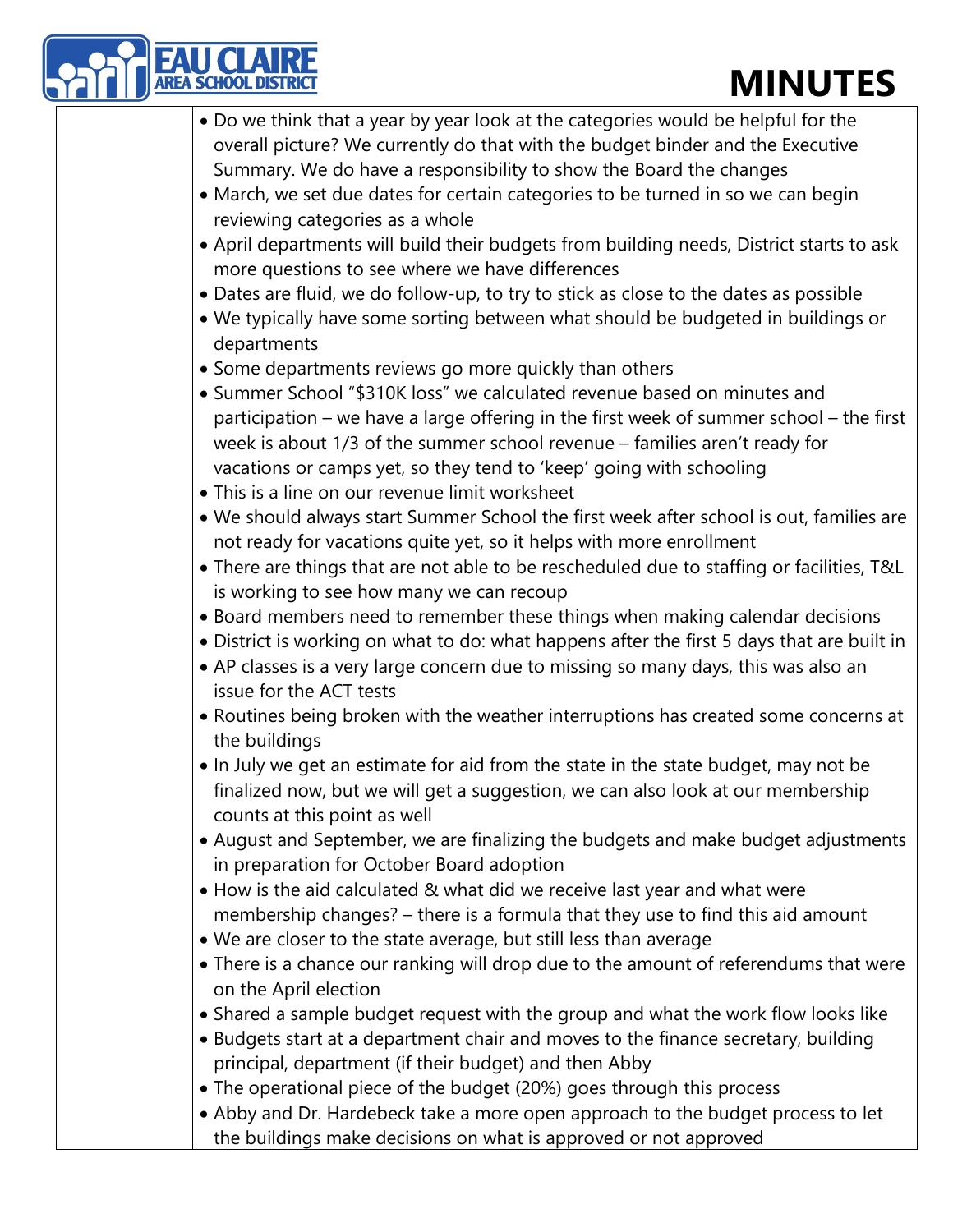# **MINUTES**

|  |                                                     | <b>MINUTES</b>                                                                                                                                                                                                                                                                                                                        |
|--|-----------------------------------------------------|---------------------------------------------------------------------------------------------------------------------------------------------------------------------------------------------------------------------------------------------------------------------------------------------------------------------------------------|
|  |                                                     | • What is the principal's effectiveness in communicating to staff on the budget<br>process? It depends on the building. How do perceptions match the actual?<br>• The Secondary budgets are more transparent because the department chairs are<br>actually creating the budget, Elementary may be less because they really don't have |
|  |                                                     | many extra things<br>. Will be talking to buildings on how they are communicating with staff about<br>budgets                                                                                                                                                                                                                         |
|  |                                                     | • Foundation grants and communicating to staff. Buildings are wondering on how or<br>what they can ask for, some grades are not aware of things they can ask for<br>• We have had to be stricter over the years on everything including the little things<br>like how many copies staff are making                                    |
|  |                                                     | • Abby and Dr. Hardebeck look at: does every student get what they need, not just<br>what a program needs                                                                                                                                                                                                                             |
|  |                                                     | • Reminder of staff involved in each layer of the budget<br>. We know a lot about our budget and all of the details in each building and<br>department                                                                                                                                                                                |
|  |                                                     | . We look at the needs for B&G from previous years and compare what we have<br>spent in the past, 5-year capital is always a part of their budget as well, we try hard<br>to not build contingencies into the budget                                                                                                                  |
|  |                                                     | . Needs start with the building principal and custodian, then go to the building<br>manager and onto Director of B&G, we have these conversations on going<br>throughout the year to evaluate needs                                                                                                                                   |
|  |                                                     | . We have had to cut equipment for the last 4-5 years in B&G, our conversation is<br>very fluid                                                                                                                                                                                                                                       |
|  |                                                     | . Our overtime for snow removal is very high this year and we will be looking at the<br>budget for this for next year                                                                                                                                                                                                                 |
|  | 3. Discussion<br>on Health<br>& Dental<br>Insurance | · Follow-up on Monday night<br>• Shared slides again from the presentation<br>• Prevea is coming in very competitive – they currently offer additional services and<br>more locations and hours                                                                                                                                       |
|  |                                                     | • Option B SHP - having a higher deductible touches less than the premium impact<br>. Option C&D SHP - same as B other than D has a less HRA contribution<br>• Concerned about District budget and Prevea being able to handle our members,                                                                                           |
|  |                                                     | SHP and Marshfield seem more separated, we have asked lots of questions that<br>hadn't been asked before, we were surprised by the answers<br>• Prevea proposed changes included a higher out of pocket for the employees<br>• SHP - Employee Clinic, employees find it difficult to get access to the clinic                         |
|  |                                                     | • The original SHP bid proposed more groups included in the clinic, as well as<br>extended hours, and another provider                                                                                                                                                                                                                |
|  |                                                     | • Bid is now proposing charging us a cost per member, paid monthly by the District<br>• Before, if we pull out of the clinic it would cost us \$250,000 per year, but not in new<br>proposal it would be over \$1M.                                                                                                                   |